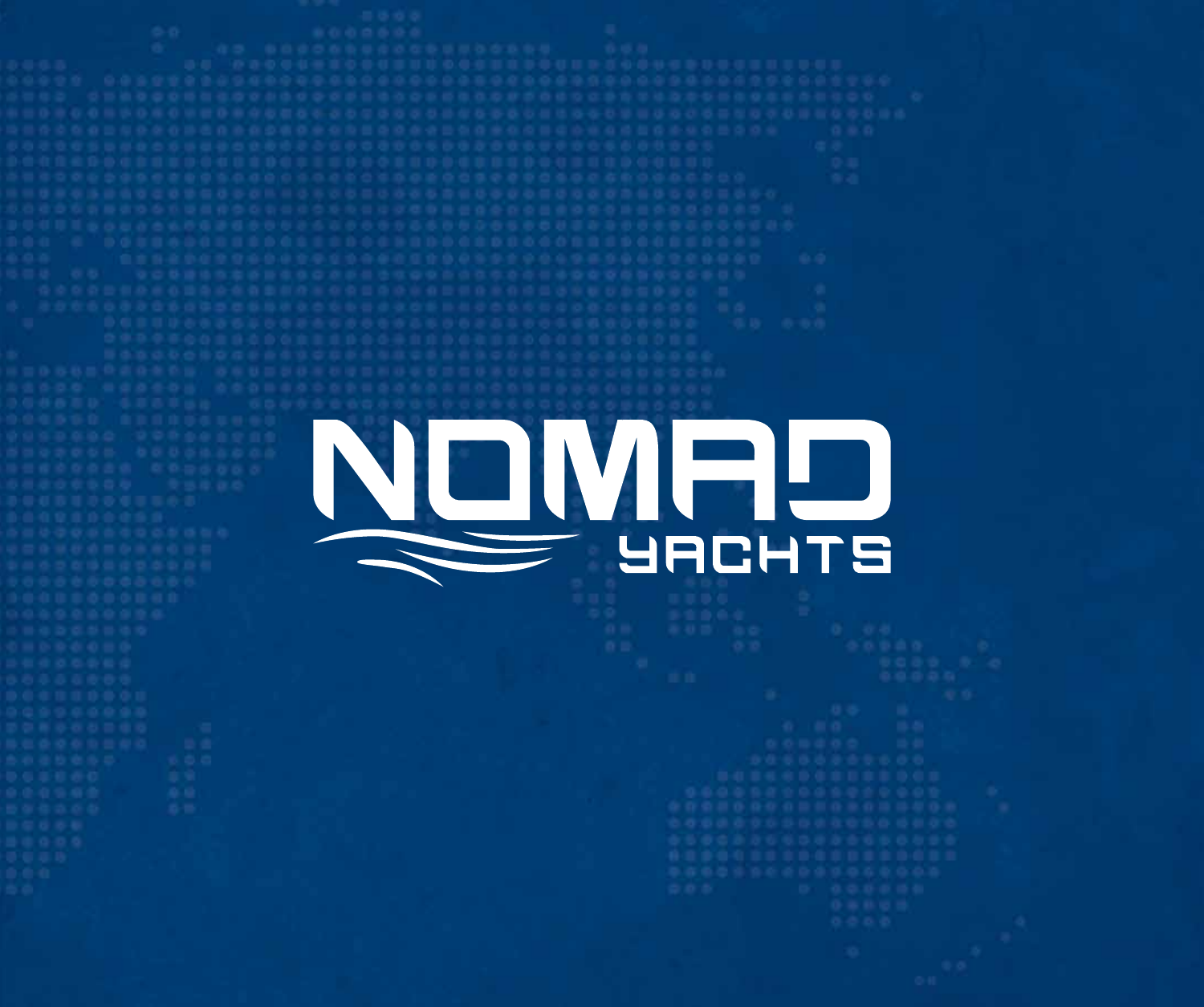

Taking things up a level, the Nomad 75 SUV boasts a definite highlight – the spacious owner's stateroom, unexpectedly located on the main deck, boasting breath-taking 270-degree panoramic views out to sea. This stunning vessel ushers in a new era of on-board comfort and style, with an intelligent layout that allow guests to interact with each other seamlessly, while guaranteeing privacy and peace when required.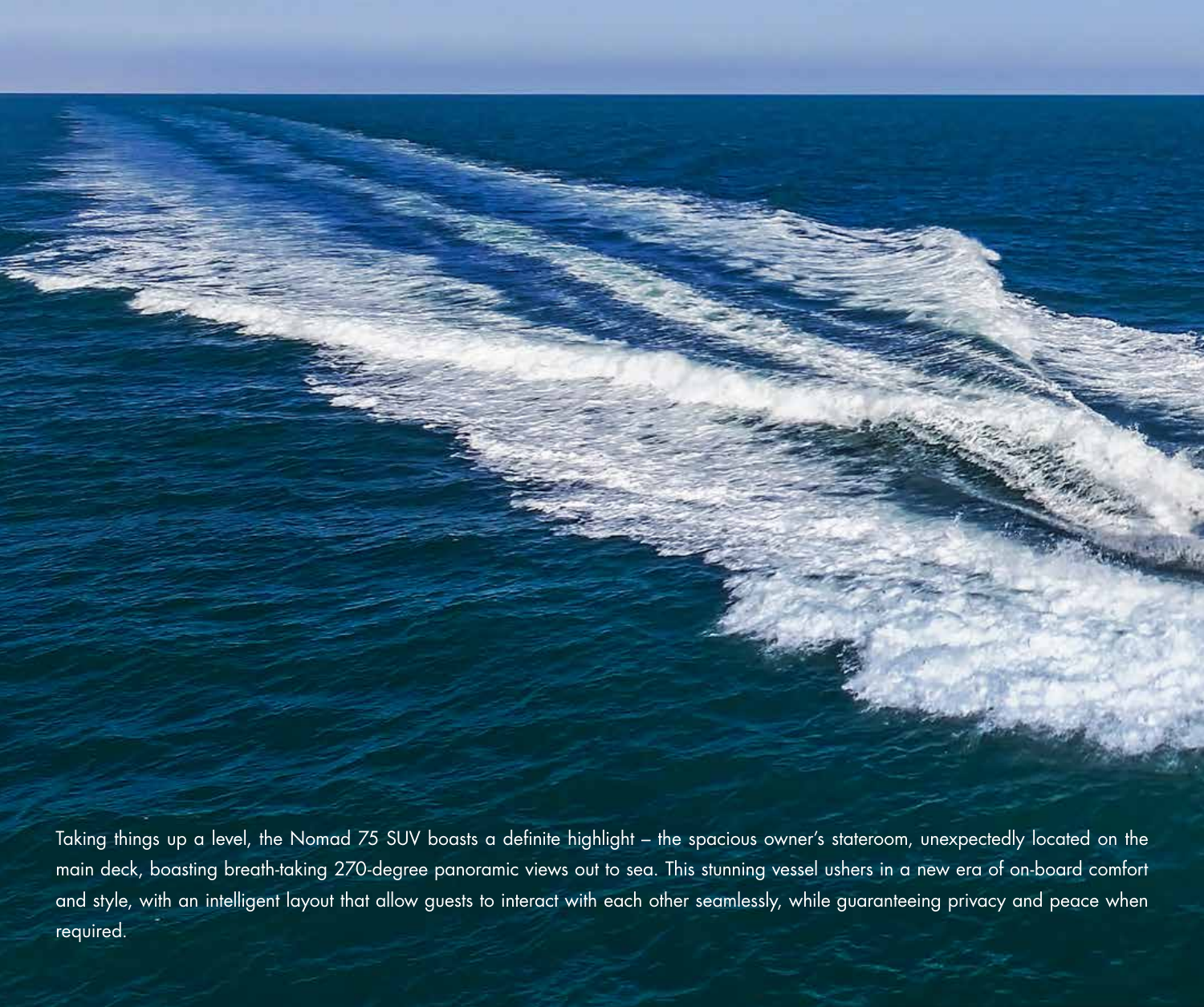## NOMAD 755

 $\leftarrow$ 

As with all the range, the Nomad 75 SUV also incorporates the latest construction materials such as carbon fibre and Kevlar in the deck and fly-bridge, increasing stiffness, reducing weight and enhancing the stability of the yacht overall. It also features extensive crew quarters, making it ideal for those longer cruises. A perfect example of luxury, cutting-edge design, and technical brilliance combined.

**SED** 

NOMRO<sub>75</sub>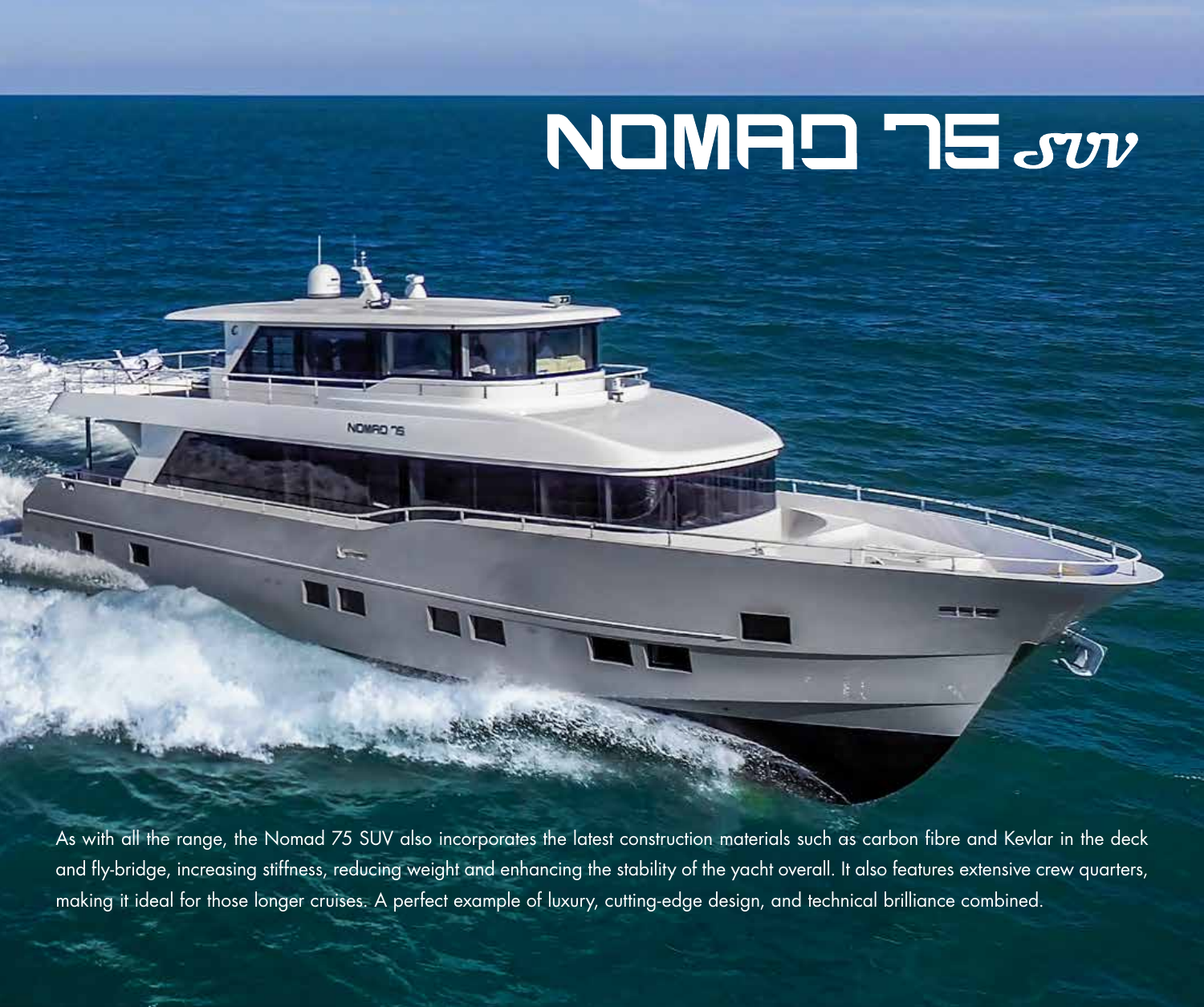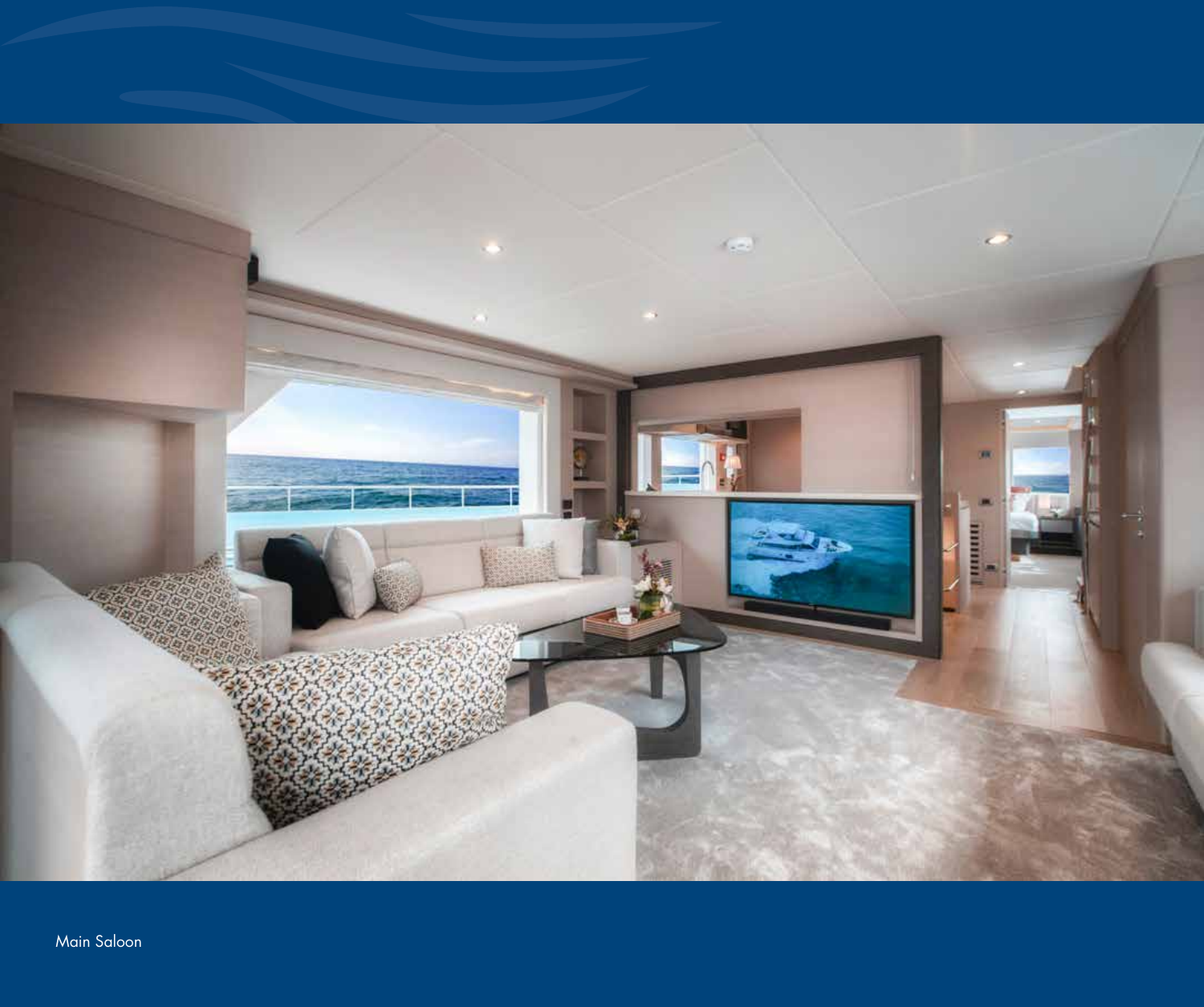

Perfectly situated in the most comfortable area possible on the main deck, the owner's stateroom boasts exquisite 180 degree panoramic views.

Owner's Stateroom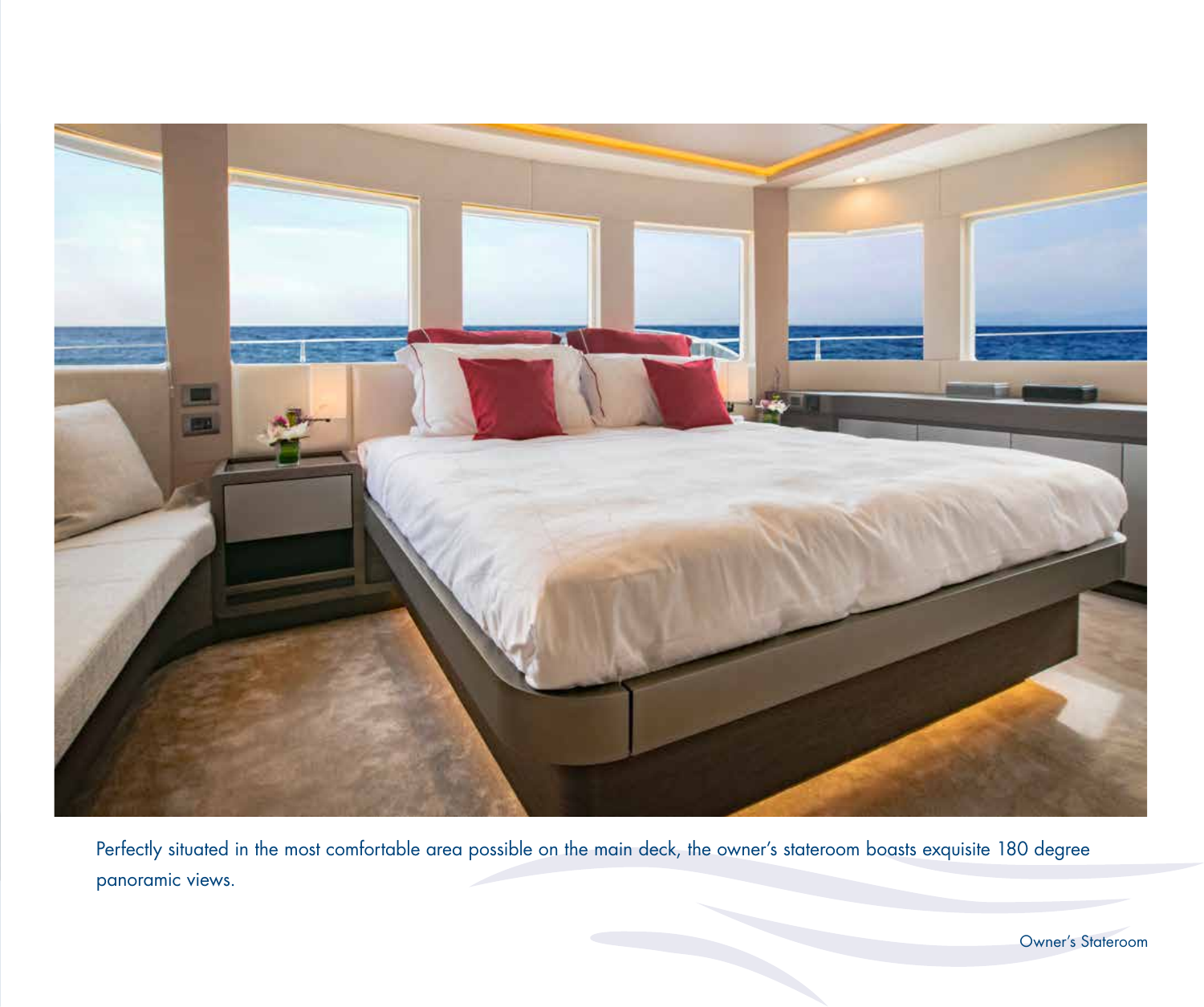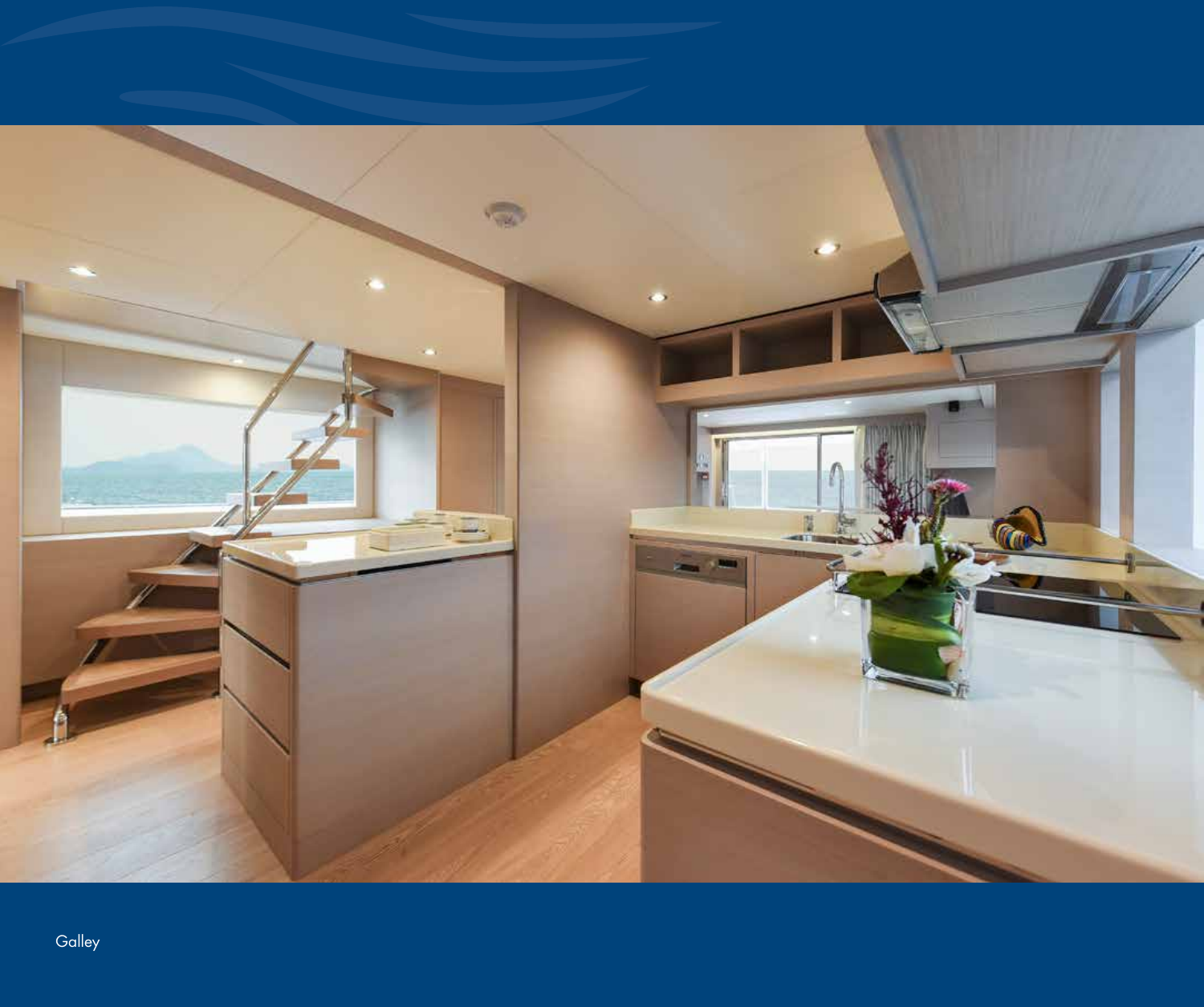

The cutting-edge design of the Nomad 75 SUV sets new standards with it's fully enclosed wheelhouse and connecting skylounge on the upper deck.

Sky-lounge | Wheelhouse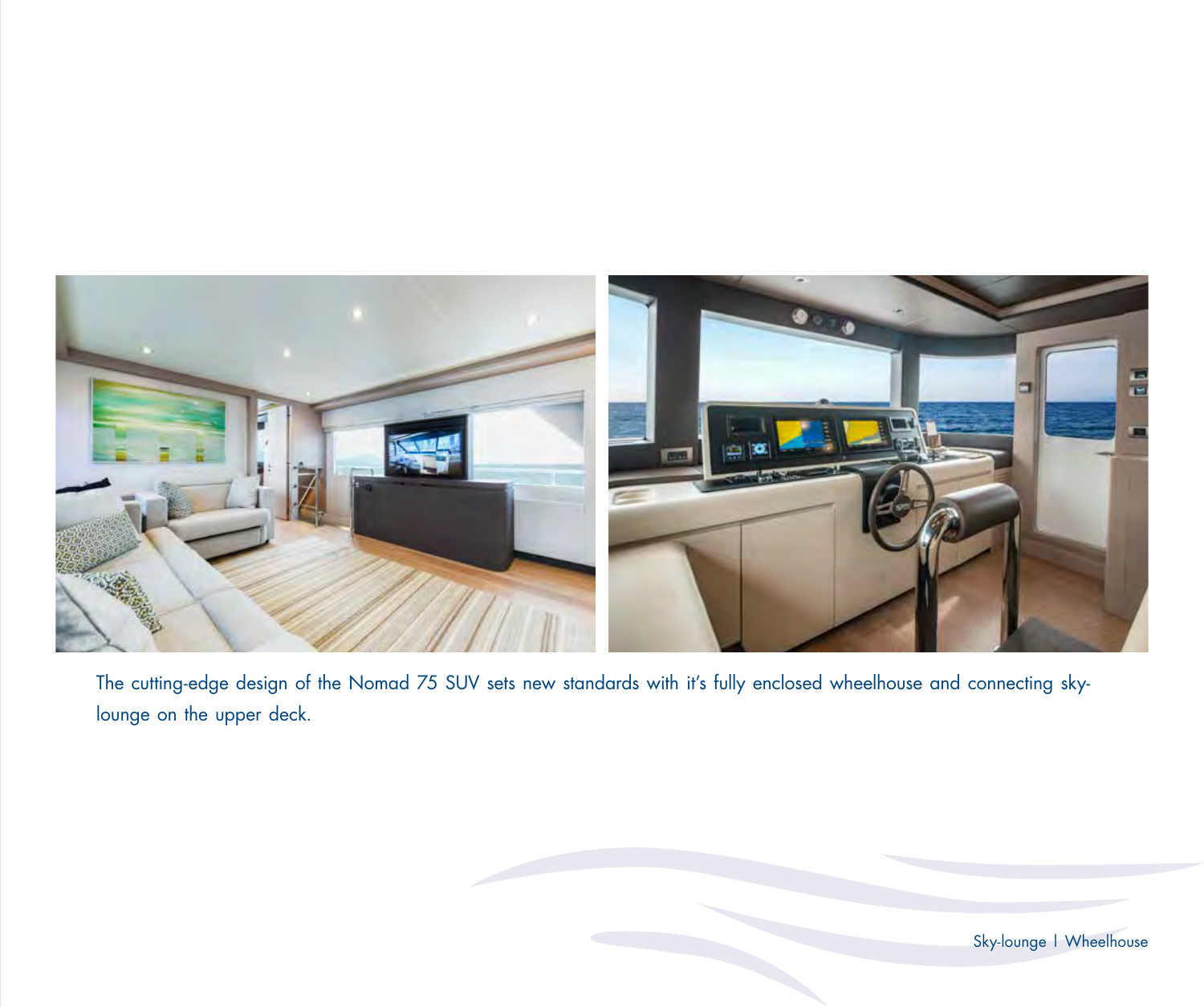

Forward VIP Stateroom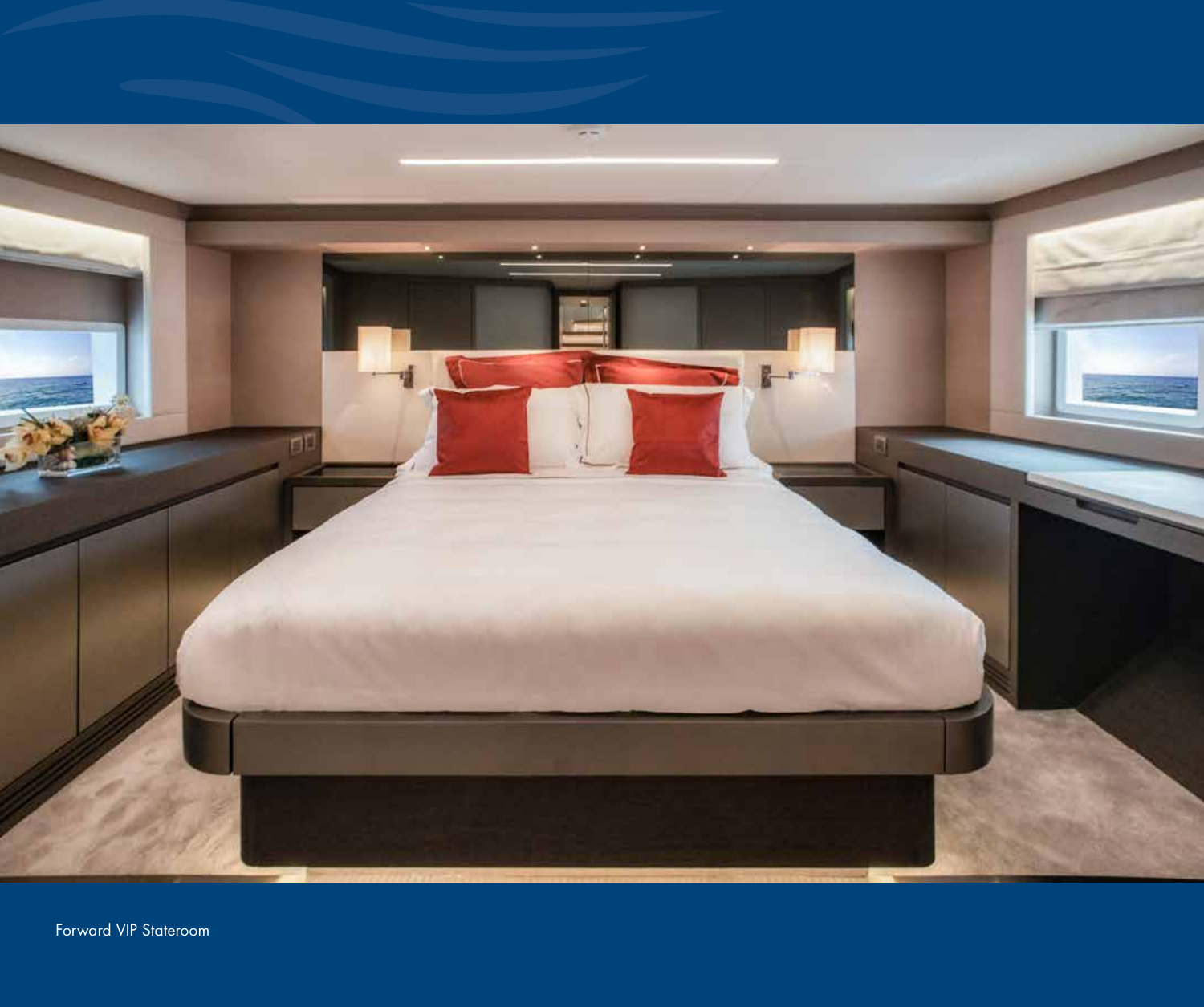

Twin Guest Stateroom | VIP En Suite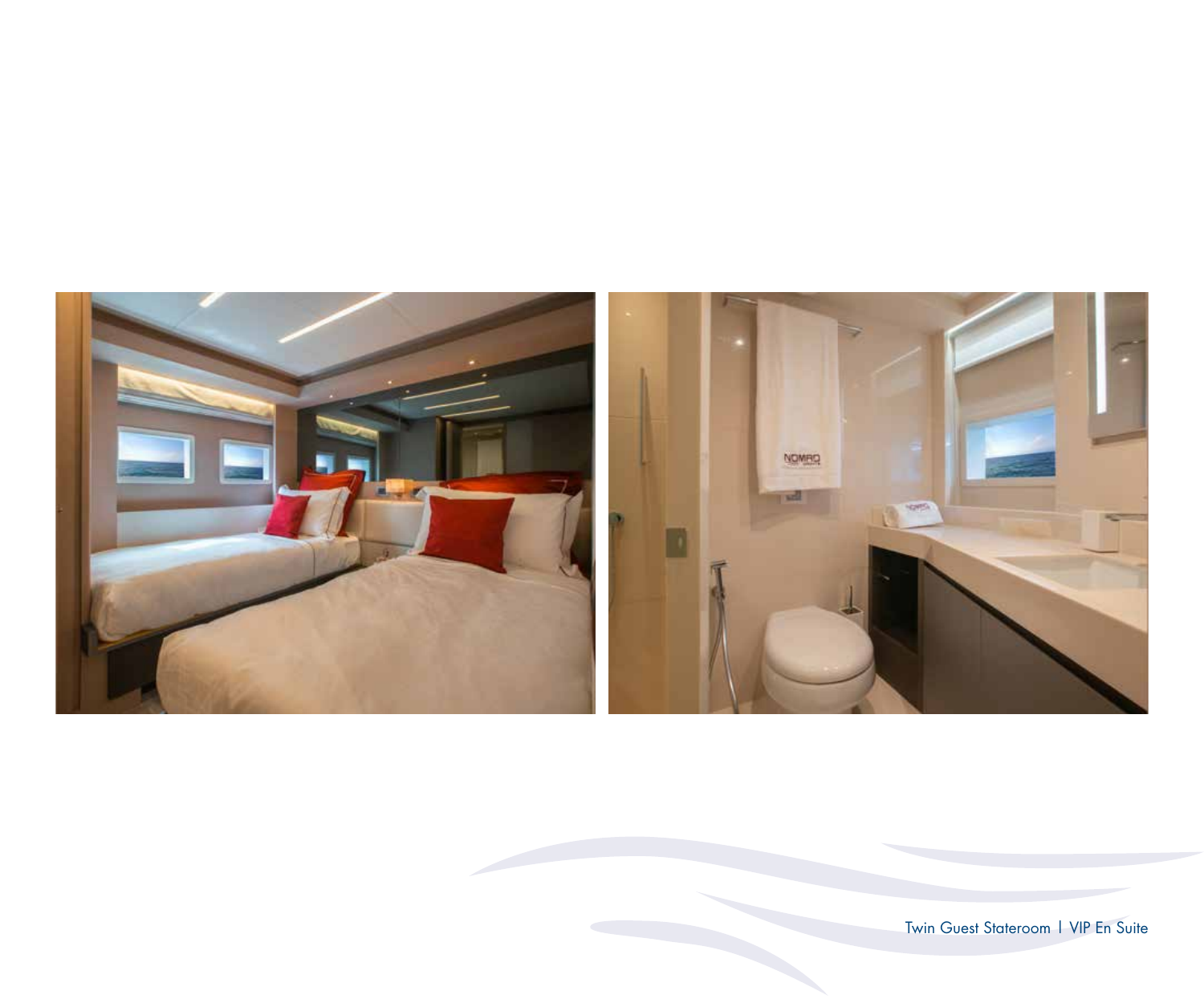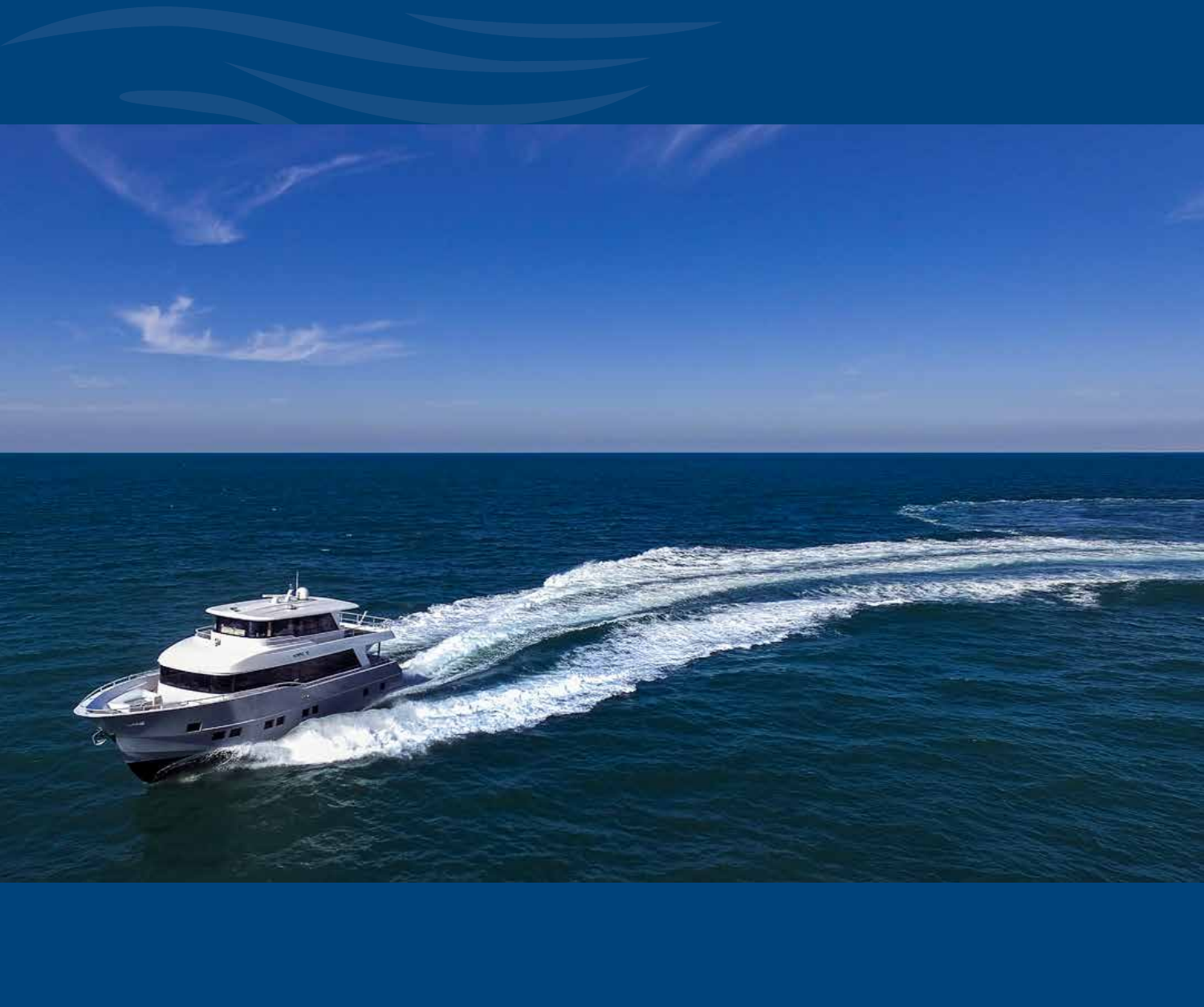## TECHNICAL SPECIFICATIONS

| <b>LENGTH OVERALL</b>       | ÷ | 75 ft 10 in (22.86 m)  |
|-----------------------------|---|------------------------|
| <b>BFAM</b>                 | ÷ | 19 ft 10 in (6.05 m)   |
| <b>DRAFT</b>                | t | 4 ft 11 in (1.50 m)    |
| <b>DISPLACEMENT</b>         | ÷ | 69.81 t Approx.        |
| <b>FUEL CAPACITY</b>        | t | 2,100 US gal (7,950 l) |
| <b>WATER CAPACITY</b>       | t | 400 US gal (1,514 l)   |
| <b>BLACK WATER CAPACITY</b> | ÷ | 100 US gal (379 l)     |
| <b>GREY WATER CAPACITY</b>  | t | 120 US gal (454.70)    |

| <b>ACCOMODATION</b>  |   | <b>4 Guest Staterooms</b> |
|----------------------|---|---------------------------|
|                      |   | 2 Crew Cabins             |
| <b>EN SUITES</b>     |   | 4 En Suites + 1 Day Head  |
| <b>GENERATORS</b>    | ÷ | 33 kW, 50 Hz              |
| <b>POWER OPTIONS</b> | ÷ | $2 \times 1,500$ hp       |
|                      |   |                           |

CLASSIFICATION: RINA/CE (Design Category B)

For the layout of the Nomad 75 SUV, please feel free to contact us.